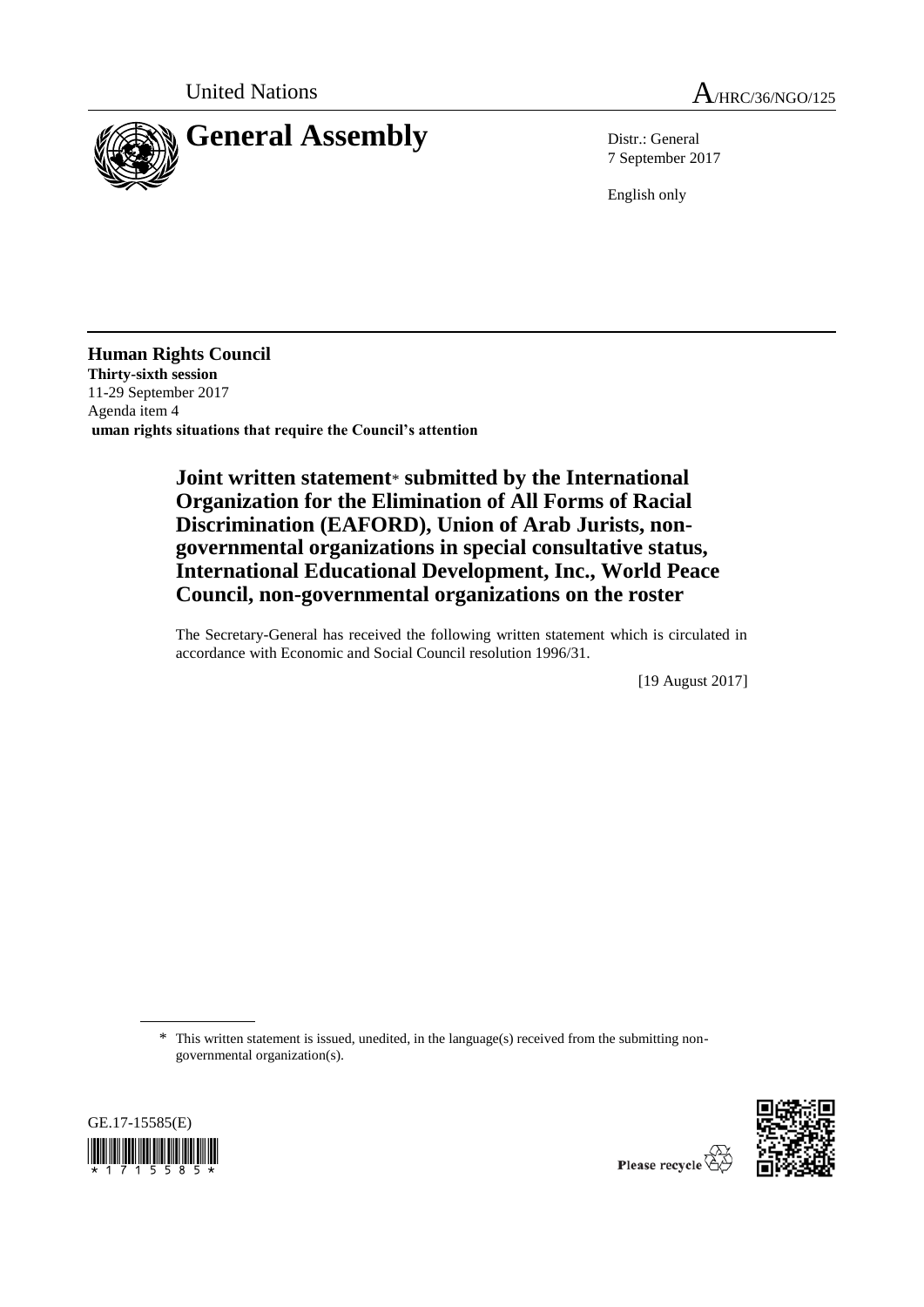# **South Sudan: Addressing the Humanitarian Crisis\***

## **Introduction**

Since the outbreak of violence in December 2013 between the rival forces of Sudan People's Liberation Army (SPLA) in support of President Salva Kiir and SPLA In Opposition (SPLA-IO) backing former First Vice-President Riek Machar there have been efforts to cease violence. However, peace agreements1 have been issued and signed and promises by the government have been made without keeping.

Despite these endeavours the situation has worsened in all aspects. Innocent families and communities have greatly suffered at the hands of the warring parties. While violence persists, other catastrophes have ensued as a result of the ongoing conflict that continues to spread towards unaffected areas. Moreover, efforts to protect and secure civilians are minimal and face challenges.

## **Continued violence and displaced persons**

## - *Continued violence*

The continued spread of violence in South Sudan to previously affected and unaffected areas demonstrates a complete disregard of the Cessation of Hostilities (2014), the Peace Agreement (2015), the recommended steps to ensure peace, promises made by the South Sudan government including at the Extra-Ordinary Summit of the Intergovernmental Authority on Development (IGAD) Assembly on 25 March 20172. For instance, on April 3, 2017 violence broke out in Pajok area in Eastern Equatoria that is populated by some 50,000 people. Reports have told of "grave violations against civilians" and has caused mass displacement into Uganda (approximately 10,000 refugees) and other surrounding areas in the preceding days3.

Moreover, their journey is a matter of concern as they also lack the necessary financial means for safe and adequate transportation. For instance, the recent violence in the towns of Tonga and Kodok have cause people to leave their homes by foot for "up to 150 kilometres in searing temperatures" where unfortunately, some died en route and others, after arriving weak and exhausted found themselves facing more violence and little to no "food, water and healthcare" in Aburoc county4. Civilians already in Aburoc are apparently in danger of being subjected to gross human rights violations and this region already suffers from severe shortages of drinking water bearing risk outbreaks of diarrhoea and cholera. "These are women, children and men at the mercy of military commanders, on both sides of the political divide, who have consistently shown little or no regard for the protection of civilians"5.

## - *Refugees*

"*No refugee crisis today worries me more than South Sudan*," said Valentin Tapsoba, the African chief for the United Nations High Commission for Refugees (UNHCR).

Approximately 1.7 million refugees from South Sudan have fled to neighbouring countries since the start of conflict and violence between SPLA and SPLA-IO forces in December 2013. Almost 900,000 have sought refuge in Uganda, close to 400,000 in Sudan, 300,000 in Ethiopia, over 70,000 in Democratic Republic of Congo (DRC), and approximately 65,000 in Kenya6. Around 350,000 refugees have emigrated from South Sudan from January 2017 to April 2017 as there has been renewed violence around the country. UNHCR has taken this information into consideration and has already re-planned for the emigration of at least 477,000 refugees from 330,000 for this year, 2017.

1 Cessation of Hostilities in January, 2014 and a Peace Agreement in August, 2015

<sup>2</sup> To implement a ceasefire and facilitate humanitarian access.

http://www.un.org/apps/news/story.asp?NewsID=56654#.WRLPqOWGOUk

<sup>3</sup> <http://reliefweb.int/report/south-sudan/south-sudan-situation-regional-update-1-15-april-2017>

<sup>4</sup> http://www.un.org/apps/news/story.asp?NewsID=56679#.WRLPoeWGOUk

<sup>5</sup> http://www.un.org/apps/news/story.asp?NewsID=56703#.WRMso-V96Uk

<sup>6</sup> http://data.unhcr.org/SouthSudan/regional.php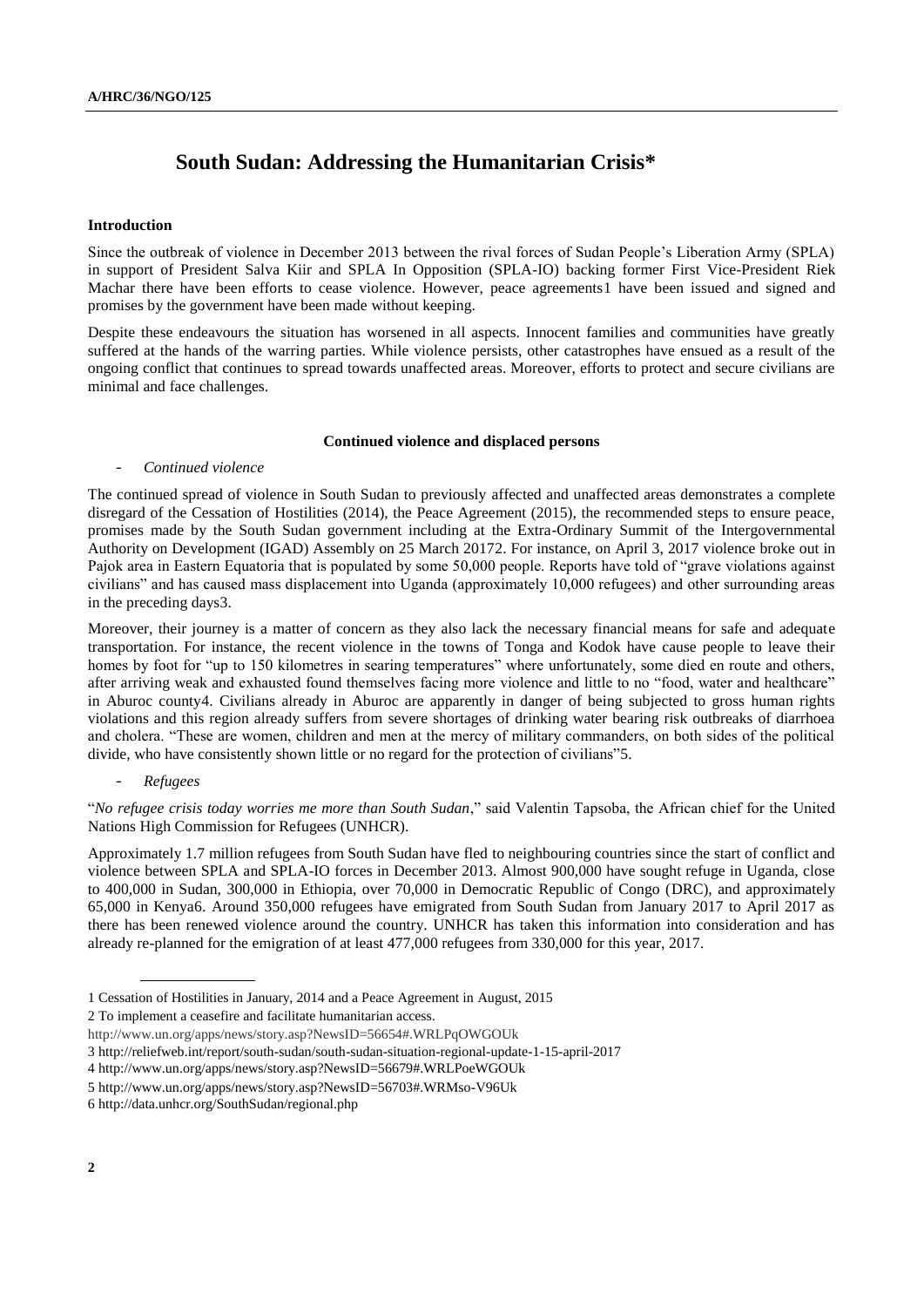The numbers of refugees have put accommodation and funding in a serious situation as most agencies and organisations did not expect such a high number in such a short time. In terms of displacement a total of almost 2.3 million South Sudanese with roughly 1 million children have been forced to flee their homes due to violence and violence-related occurrences7. Concern and consideration for the physical and mental fatigue as well as trauma that the children must endure has to be seriously taken into account.

## - *Internally Displaced Persons*

While it is necessary and important to account for and pay attention to refugees it should also be the case for internally displaced persons (IDPs). According to the United Nations Office for the Coordination of Humanitarian Affairs (OCHA) nearly 2 million IDPs have been displaced by violence (may also include famine caused by the violence) where 223,895 are in Protection of Civilians (PoC) sites8.

## **Dire Humanitarian Situation**

## - *Famine in South Sudan***:**

In addition to the violence, starvation is another serious issue many South Sudanese face. In February 2017 three UN agencies declared famine in parts of Unity State (North-Central South Sudan), Leer and Mayendit and fears that it may spread to other food insecure areas. Ensuing armed-conflict further complicates improving the situation as it endangers and restricts humanitarian aid from reaching people in need, particularly in terms of food, water, and health9.

Moreover, while famine ensues in many parts of the country the government of South Sudan is using its oil revenues to proliferate the conflict10. This demonstrates clear mismanagement of revenue. The majority of capital is being allocated to arms instead of ensuring security (for instance food security) and the rights of South Sudanese people and communities, according to a confidential UN report11.

The international community must also bear some responsibility, particularly states, businesses, and companies that are involved with South Sudan's oil industry and business that helps finance and perpetuate the violence. If indeed the "protracted conflict" helped bring about famine and food insecurity, and that the conflict is indirectly financed by foreign partners/players then it follows that they have played a part in not only the ethnic violence but also the augmenting food insecurity leading towards famine, and are therefore, partly responsible.

## - *Humanitarian security*

worse

In addition to food insecurity, farmers have lost livestock and farming tools amidst the famine catastrophe and the damage to agriculture. Together with food insecurity and encroaching famine, malnutrition has become a serious problem that approximately 1 million South Sudanese children face12. Further, access to emergency public health is nil let alone regular health and sanitation facilities.

Additionally, humanitarian assistance and workers are facing major challenges. Due to extending conflict along the Nile's West Bank and attacks on humanitarian workers in previous months, humanitarian organizations have been forced to relocate staff from Kodok to Aburoc (North-East). Consequently, looting of vital humanitarian assets have been reported in Aburoc according to Mr. Serge Tissot, FAO Representative in South Sudan13, thereby adding to the major challenges of protecting and assisting civilians and humanitarian workers.

These dire situations are testament to how complex and convoluted the crisis has become as it has clearly adversely affected a multitude of security areas that eradicates the most basic human rights of South Sudanese people.

11 Ibid

<sup>7</sup> http://reliefweb.int/report/south-sudan/2016-south-sudan-humanitarian-needs-overview

<sup>8</sup> http://reliefweb.int/report/south-sudan/south-sudan-situation-regional-update-1-15-april-2017

<sup>9</sup> http://www.npr.org/sections/goatsandsoda/2017/03/14/520033701/why-the-famine-in-south-sudan-keeps-getting-

<sup>10</sup> http://www.reuters.com/article/us-southsudan-security-un-idUSKBN16O0DB

<sup>12</sup> http://www.un.org/apps/news/story.asp?NewsID=56205#.WRM2u-V96Uk

<sup>13</sup> http://www.un.org/apps/news/story.asp?NewsID=56662#.WRLReeV96Uk